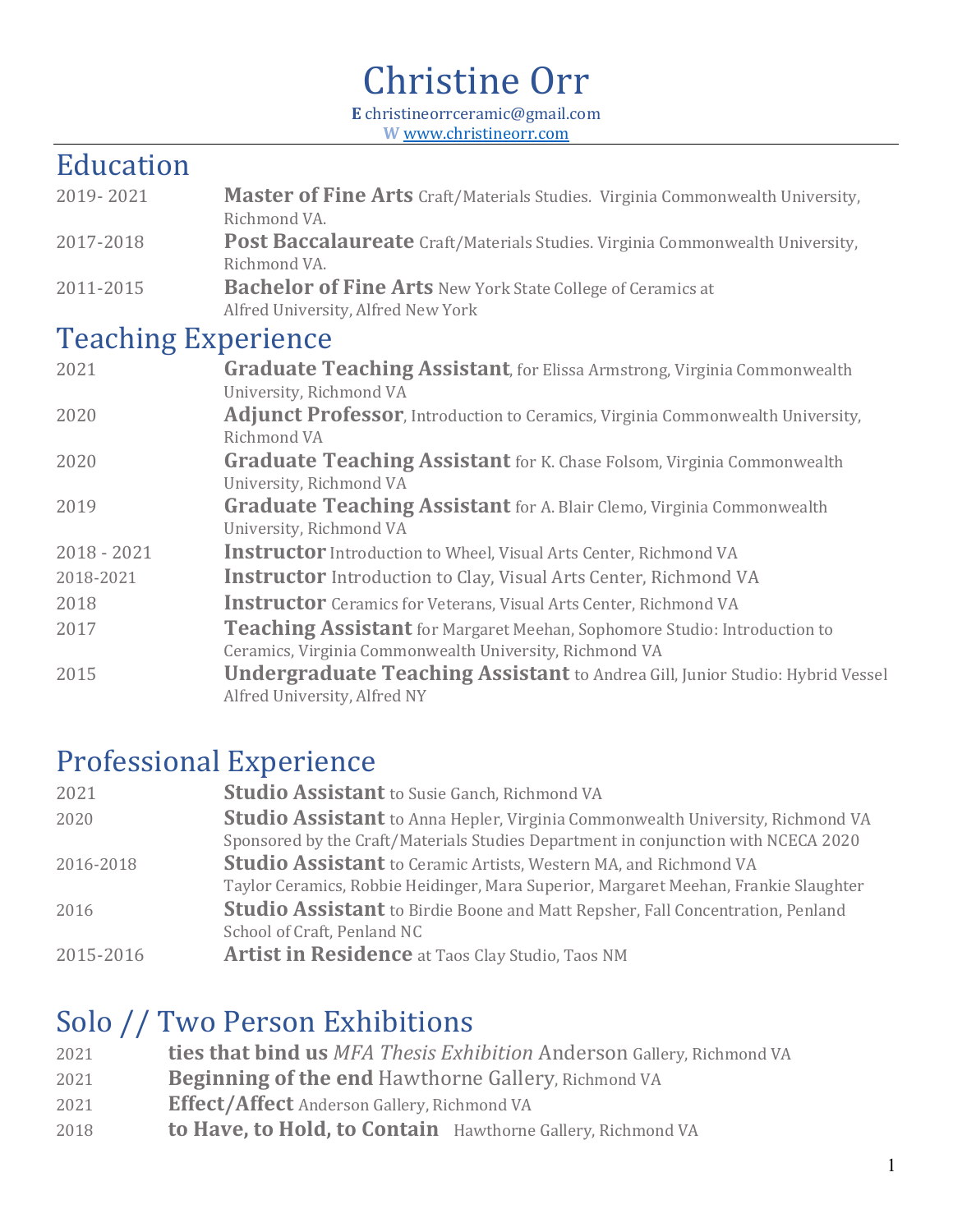- **Before and After: Post-Baccalaureate Show** Anderson Gallery, Richmond Virginia
- **A.I.R. Exit Show; Christine Orr** Taos New Mexico
- **BFA Thesis Show**; **Circle Square** NYSCC at Alfred University Alfred New York

### Group Exhibitions

- **Work** True F. Luck Gallery at Visual Arts Center, Richmond VA
- **A Year Apart: Virtual All Media Show**Gallery5, Richmond VA
- **Interchange** NCECA exhibition. Ombre Gallery, Cincinnati OH
- **Second Chances FAB Gallery, Richmond VA**
- **InterChange** Snag Exhibition. The Clay Studio. Philadelphia PA
- **InterChange** NCECA Exhibition. Quirk Gallery. Richmond VA
- **Of Mud and Blood** NCECA Exhibition. Salvation Tattoo Gallery. Richmond VA.
- **Tools of the Ceramic Trade** Shockoe Bottom Train Station Gallery. Richmond VA
- **Work** True F. Luck Gallery at Visual Arts Center, Richmond VA
- *Ceramic Contradictions Artemis Gallery, Richmond VA*
- **The Mug Library** Women's Studio Workshop, Rosendale New York
- **VCU Clay Presents: Cabinet of Curiosities** Pop-Up Exhibition during NCECA 2018, Pittsburgh, PA
- **BFA Thesis Show; Circle Square** NYSCC at Alfred University Alfred New York
- "A Home for Joe" National Cup Invitational Exhibition Fawick Gallery at Baldwin Wallace University. Berea Ohio
- **The Collective** Co-Curator. Robert C. Turner Gallery. Alfred New York
- **Embrace the Wave** Robert C. Turner Gallery. Alfred New York
- **Service. Site. Display** The Flex Space Gallery. Alfred New York
- **Prologue** New Deal Gallery. Alfred New York
- **Monochrome** Flex Space Gallery. Alfred New York
- **Foundations Showcase** NYSCC at Alfred University. Alfred New York
- **The Senior Shows** Longmeadow Massachusetts

## Awards and Grants

- **The Anderson Gallery Space Grant Recipient Summer 2021**
- 2020-2021 **Virginia Commonwealth University Graduate Teaching Assistantship**
- **Virginia Commonwealth University Deans Scholarship**
- **COVID-19 ARTS and Culture Relief Grant**, **CultureWorks RVA**
- 2019-2020 **Virginia Commonwealth University Graduate Teaching Assistantship**
- **Arrowmont/VCU University Fellowship Award Recipient**
- 2014- 2015 **Alfred University Dean's Scholarship for NCECA Alfred University School of Art and Design Professional Development Grant**
	- **Alfred Clay Collective Undergraduate Scholarship**
- **Boston Globe Scholastic Art Gold Key Winner**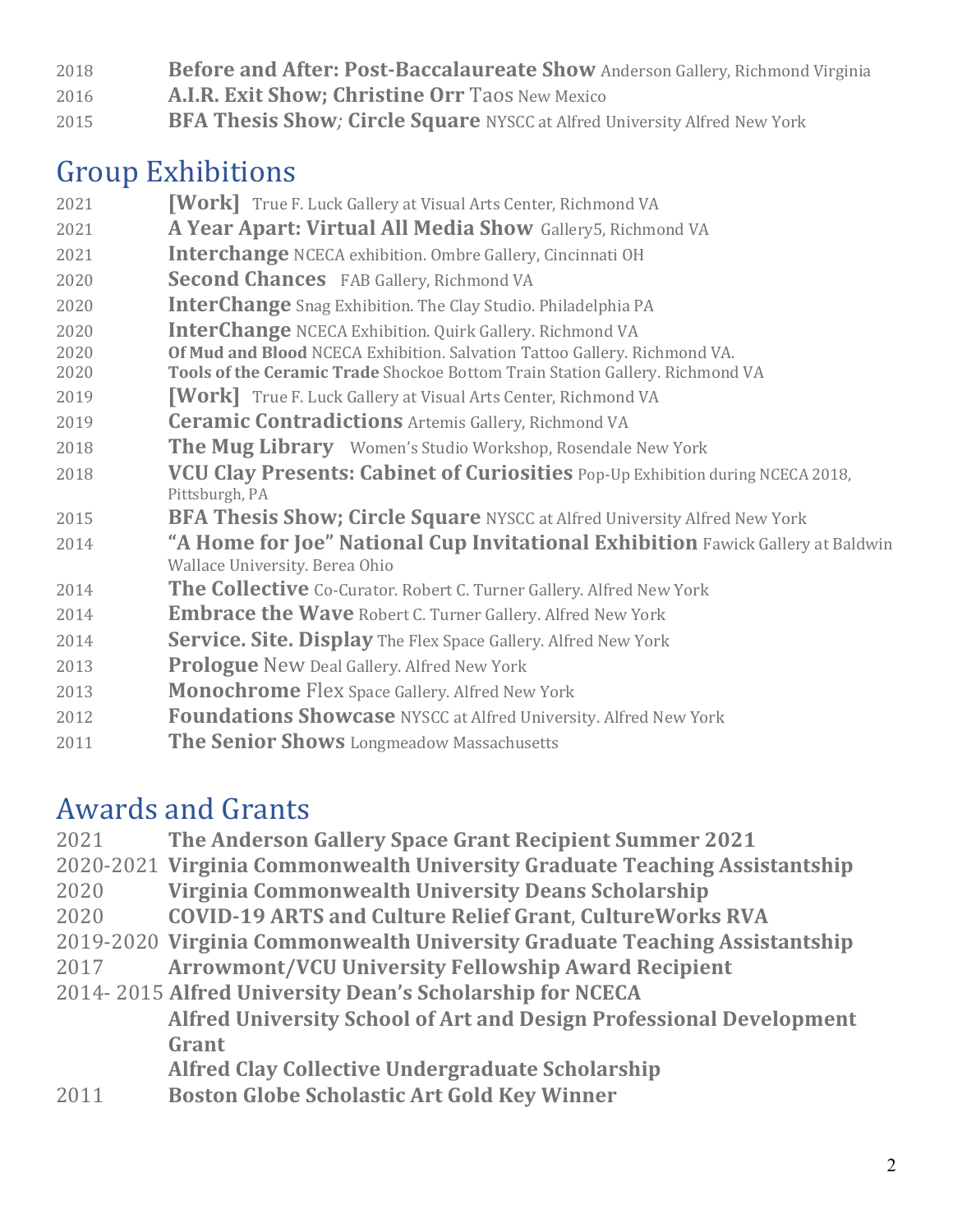#### Publications, Interviews, Lectures

- 2021 **Publication** (work featured) **Antonym**
- 2020 **Artist Lecture** *CMS Graduates* Virginia Commonwealth University. Richmond VA
- **2019 Artist Lecture** *In Dialogue: Christine Orr* Institute of Contemporary Art. Richmond VA
- 2019 **Interview** for video series **Sights & Ceramics**. Ceramic Arts Daily
- 2017 **Artist Lecture** Penland School of Crafts. Penland NC
- 2016 **Artist Lecture** *Questioning Functon* Taos Clay Studio. Taos NM

### Associations

| 2020-present     | <b>Crafting the Future Member</b>                                           |
|------------------|-----------------------------------------------------------------------------|
| $2016$ - present | <b>Studio Potter Member</b>                                                 |
| 2014- present    | <b>NCECA Member</b>                                                         |
| 2014-2015        | Vice President of Alfred Clay Collective student run organization. NYSCC at |
|                  | Alfred University. Alfred NY                                                |

# Technical Abilities

Ceramics Wheel-throwing, altering, trimming Hand building- coiling, slabs, extruding Clay & glaze testing: high fire, low fire Clay Mixing-Soldner, shar, pug mill Kiln Firing- Gas (Ox and Reduction), electric, soda, salt, wood, raku Kiln maintenance- repair, design, and building Equipment- potter's wheel, slab roller, extruder, glaze booth

- Mold Making Plaster molds: slip cast, press, hump, and slump Wooden molds, bisque molds, rubber molds, wax molds Glass casting molds: kiln casting and hot casting
- Fiber Sewing- sewing machine, hand stitching, electric serger Quilting Embroidery Weaving - frame, loom, and rigid heddle Loom repair and restoration Natural dying